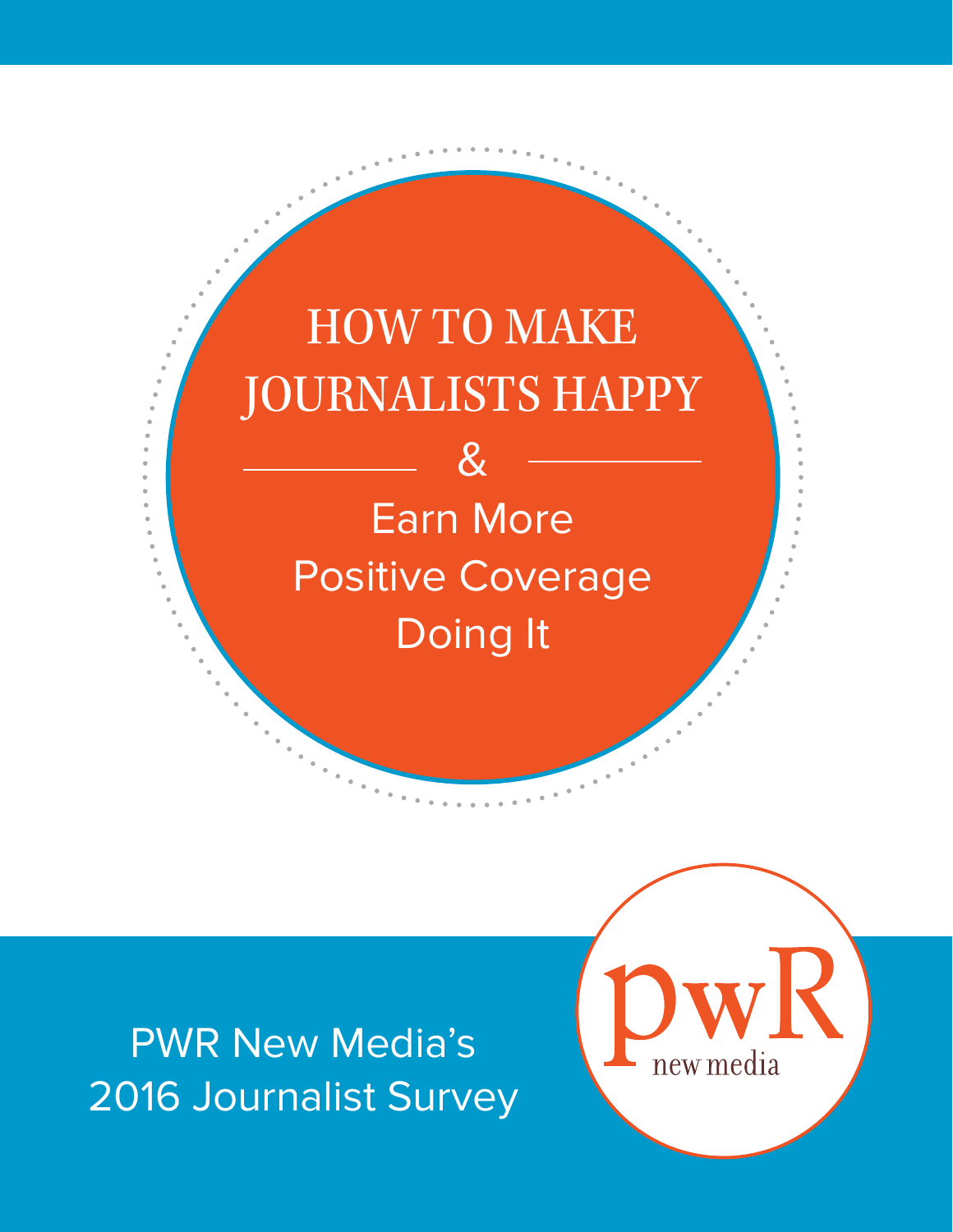## **Journalists**

- ◆ Up to their eyeballs in work
- $\blacktriangleright$  Higher publication demands
	- ◆ Less support
	- ◆ Digital noise
	- $\blacktriangleright$  New mediums
	- $\blacktriangleright$  Social channels

### …*oh my!*

 $\frac{1}{2}$  ,  $\frac{1}{2}$  ,  $\frac{1}{2}$  ,  $\frac{1}{2}$  ,  $\frac{1}{2}$  ,  $\frac{1}{2}$  ,  $\frac{1}{2}$ 

#### Let's face it:

being a journalist in today's media landscape isn't easy.

## **PR professionals**

**Oh right! Being a rock star PR professional isn't so easy either.**

> *But, there's good news...*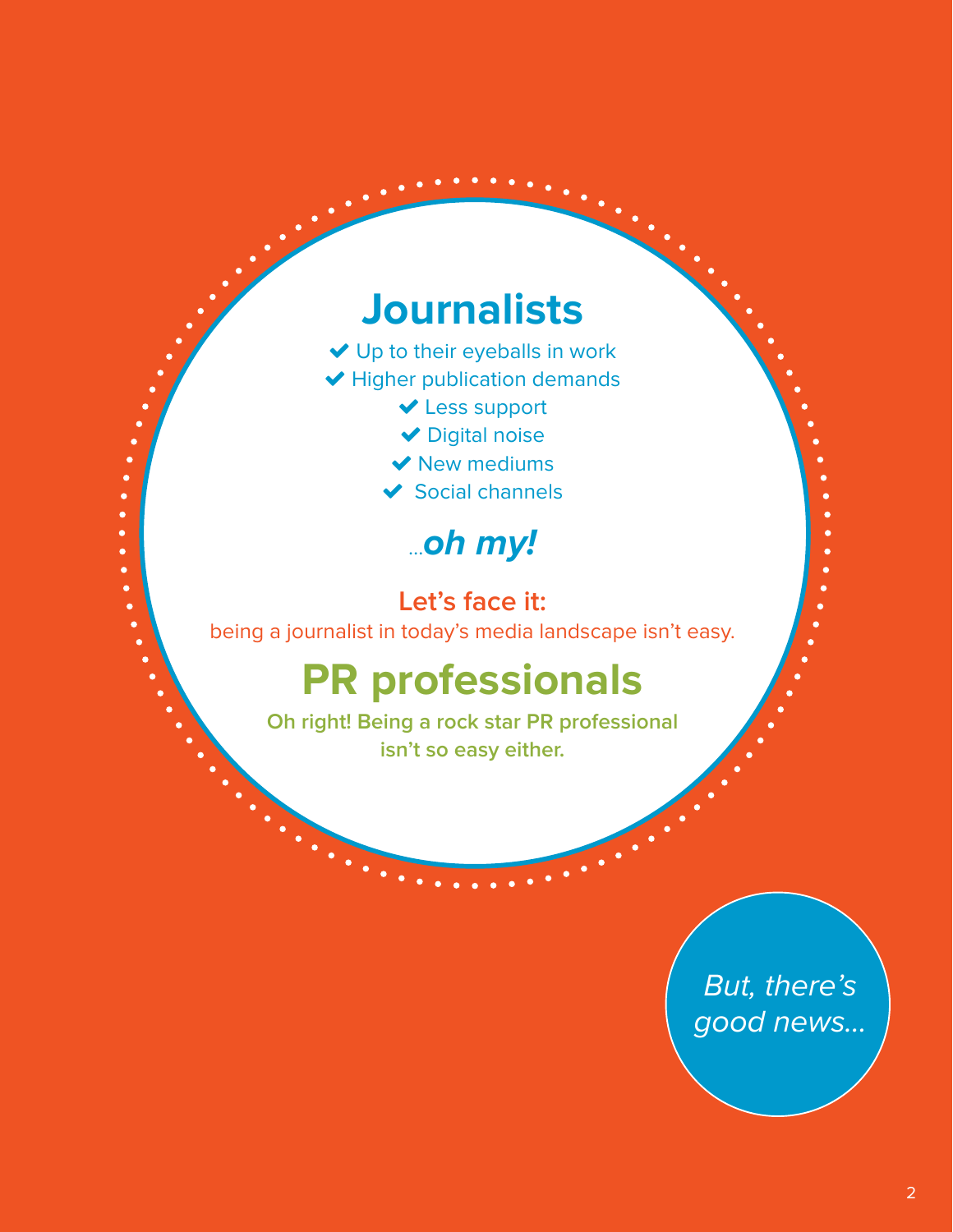Doing your job well, as the buttoned up communications professional you are, makes it easier for them to do their jobs well.

> And when you help them, you help you.

> > **We call this the Golden Rule of Media Relations: give journalists what they want, how they want it.**

Making it easier for journalists to cover your story is a great way to drive more positive coverage and brand lift.

## *But that begs the question….* WHAT DO JOURNALISTS WANT?

To find out, PWR surveyed more than 220 journalists to gain insights into how they want to receive news releases, what social channels they use, how often they want to hear from you, and more. Our respondents stretch over all media types and regions and cover a wide variety of beats, including…





**23%** Magazine



**14%** Internet







Blog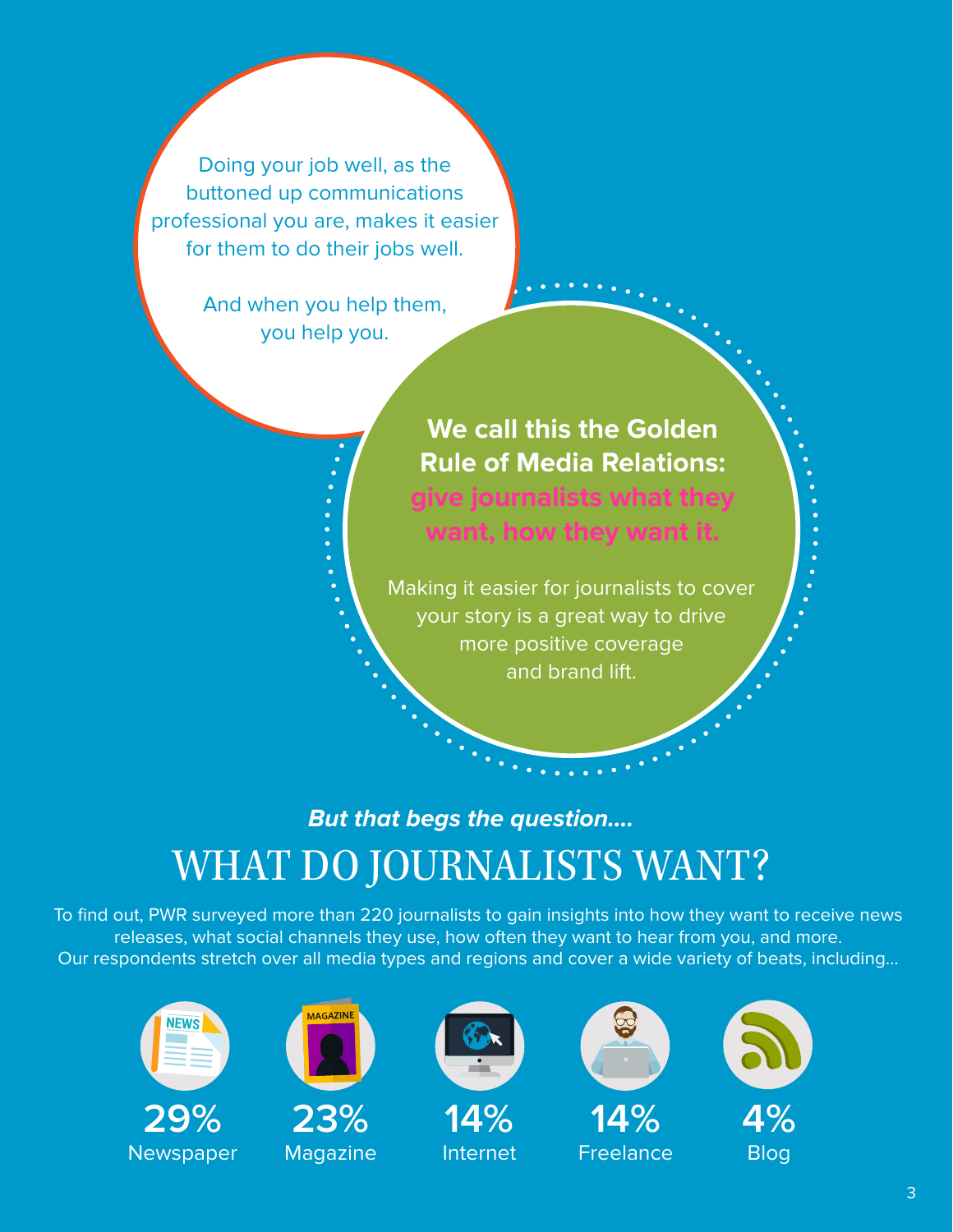# NEWS RELEASES

First, we wanted to find out if they rely on news releases, how they want to get them, what they want in them and more…

**.** . . . . . .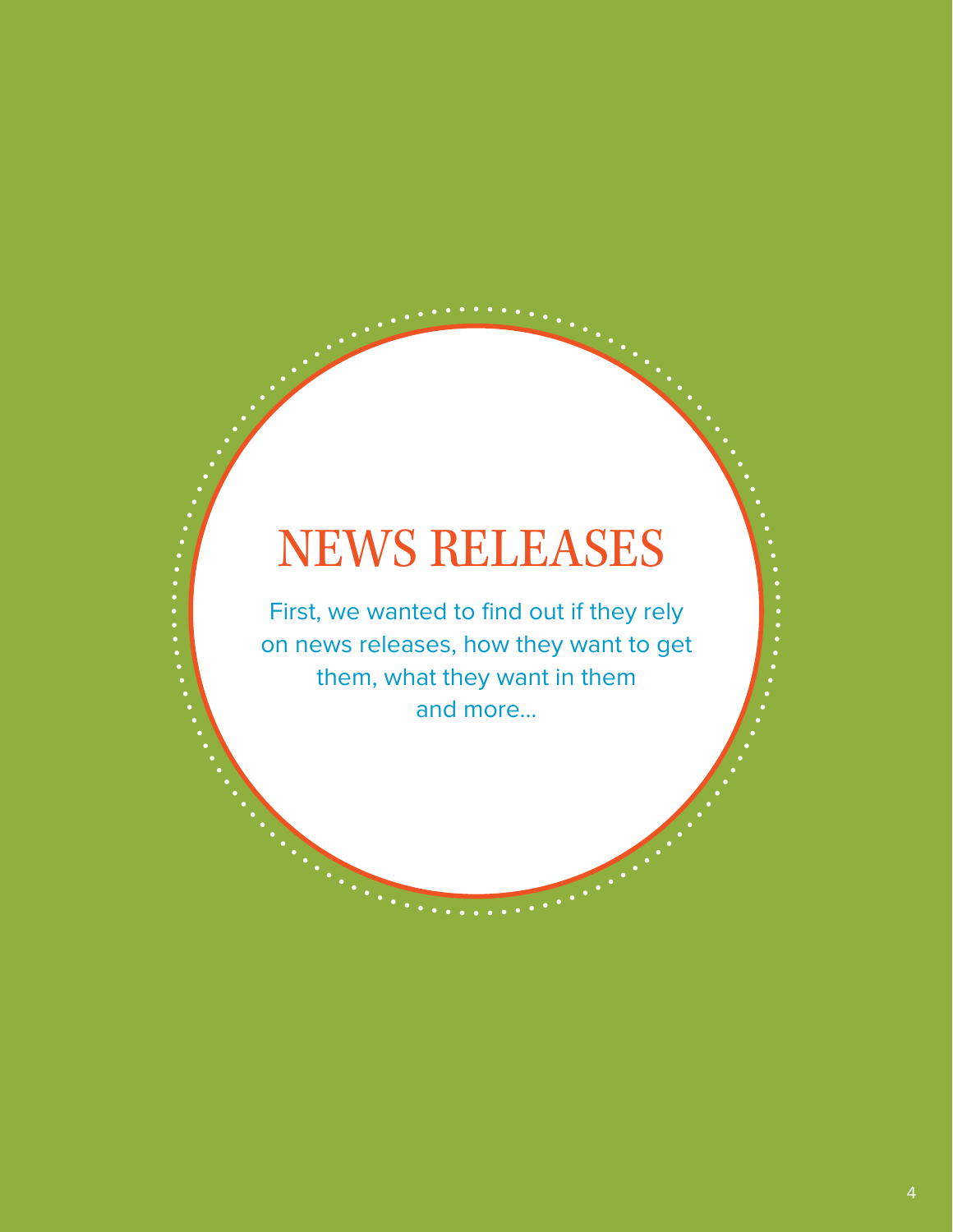

Turns out, journalists truly news releases and rely on them for story ideas.

Asked if they find news releases useful, **57% said they find them (very) useful.**

# AND THEY TRULY EMAIL

Asked how they want to receive releases, a whopping 91% said email. That simply trounces other distribution sources.



In fact, the top three places journalists told us they mine for story ideas are:

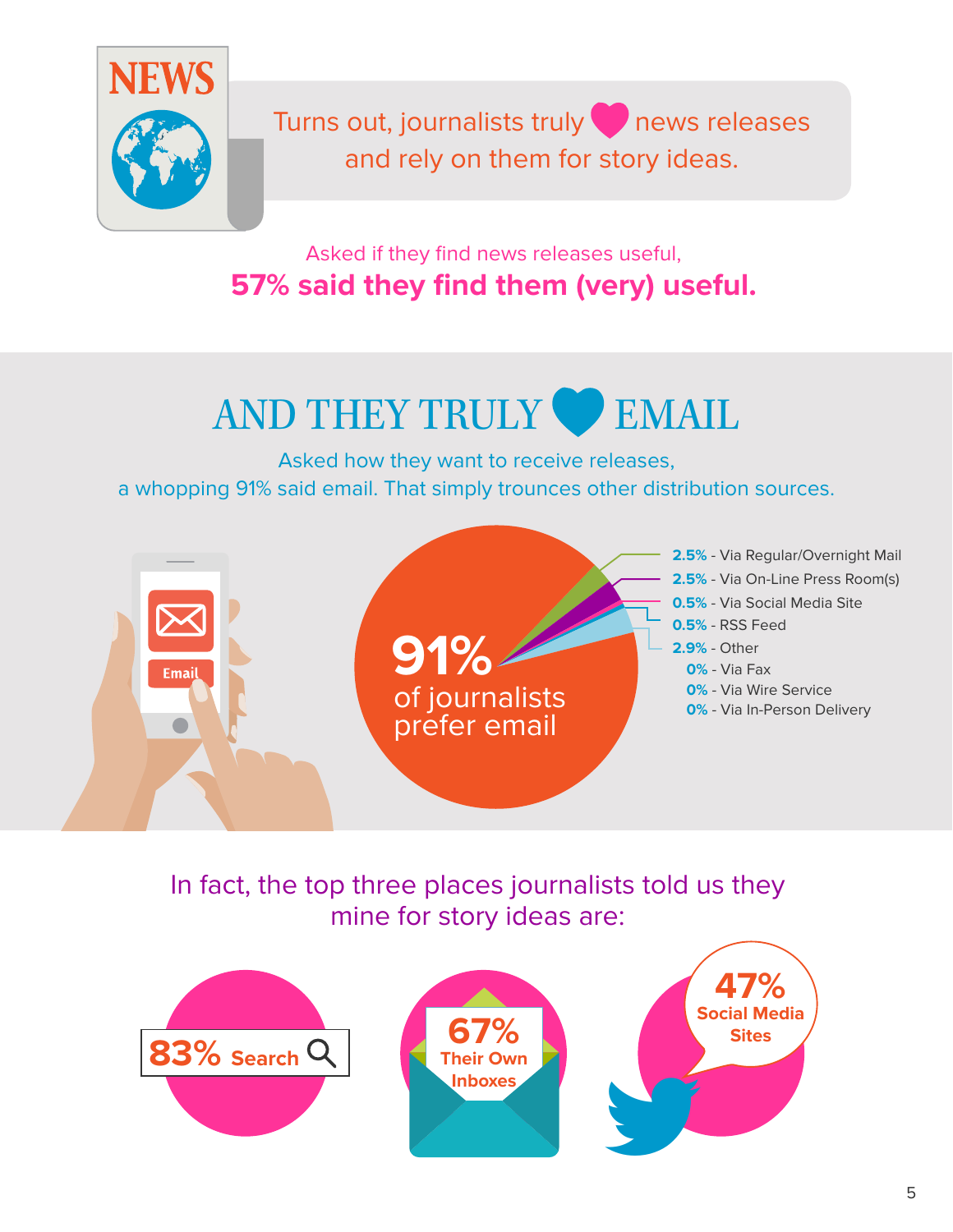## **TIP: Make sure your releases are designed to look good and work well in the inbox.**

The inbox is a busy place and unattractive emails are much more likely to be perceived as spam. And make sure the featured organization is branded (not some vendor's).

#### JOURNALIST QUOTE:

The Vendor St. *...email or bust. There is no other way. Photos essential. PR contact information essential.*

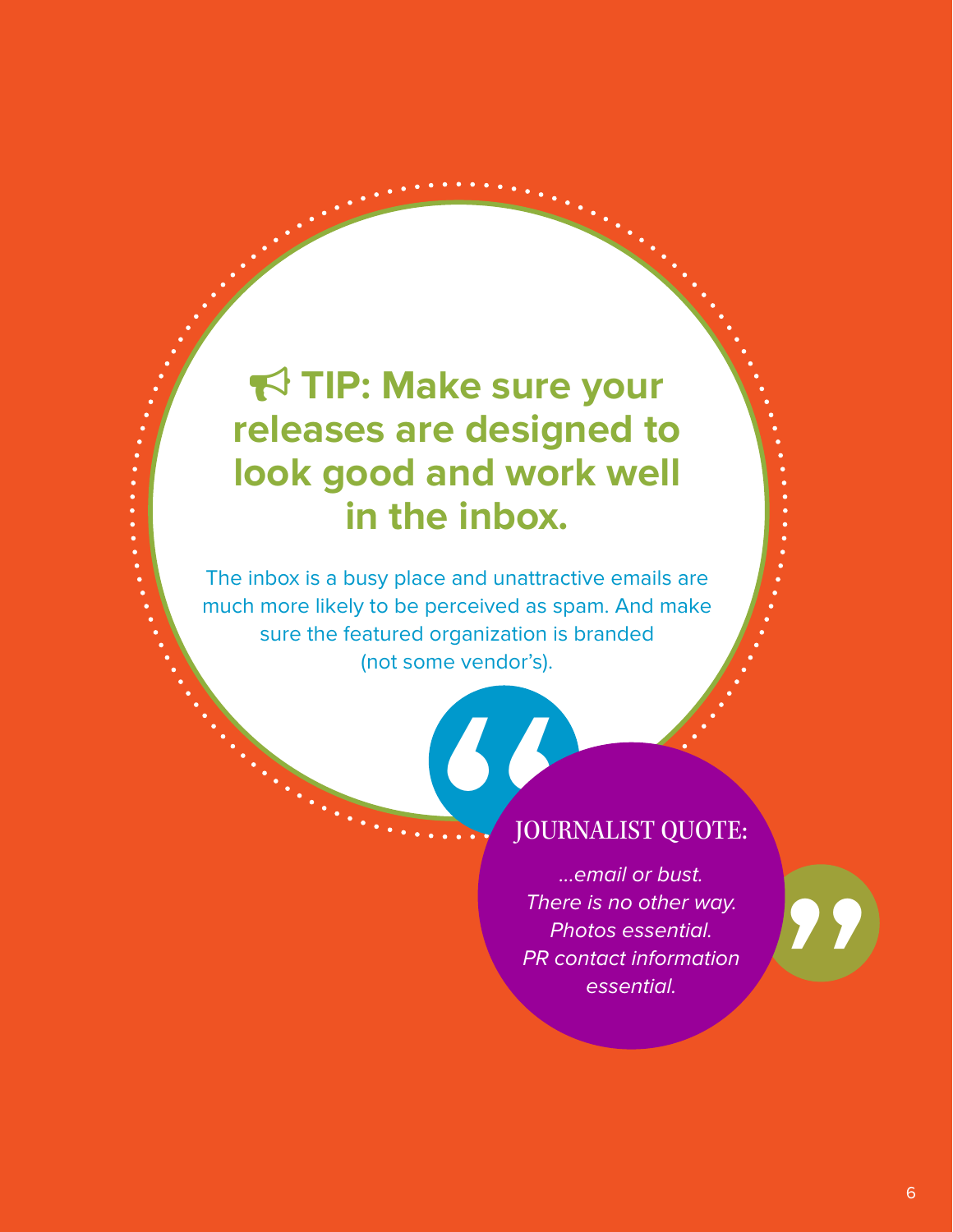### BUT JOURNALISTS DON'T WANT PLAIN JANE NEWS RELEASES IN THEIR INBOXES.

They want highly branded, multimedia releases loaded with content they can transfer to their sites and publications. When asked, they rated the following (very) important...



**75% of our respondents told us they're now responsible for creating online content.**  Handing them assets they can use is a great way to grow relationships …and positive coverage.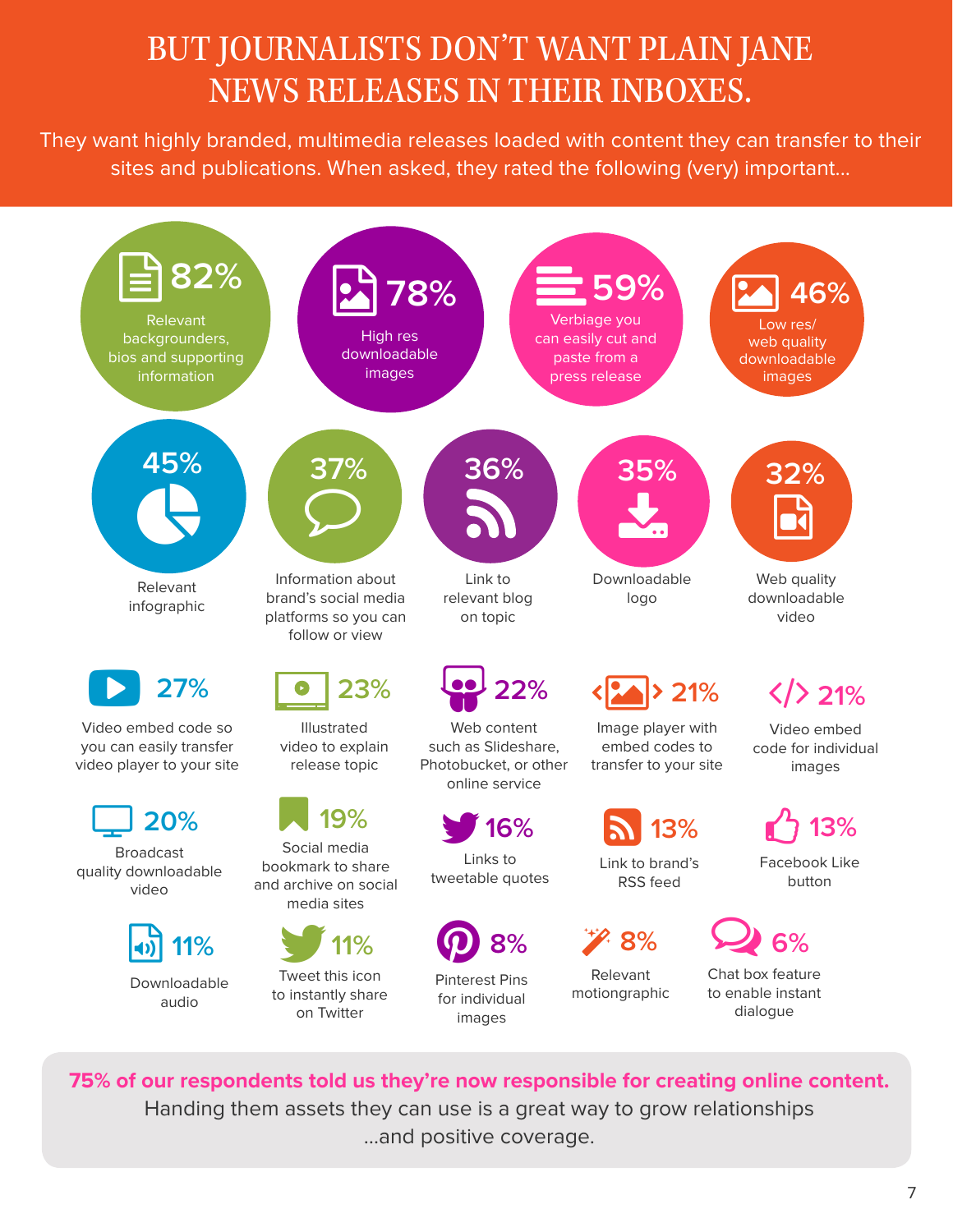## IMAGES ARE EXTREMELY IMPORTANT

In fact, including transferable images in a news release substantially increases your chances of earning pick-up.

> Asked if they were more likely to cover a story if they had easy access to relevant images,

**74% said they were indeed more likely to cover a story with images.**



#### JOURNALIST QUOTE:

*...links to downloadable photos is very useful. You can't always reach a company's communications staff as quickly as needed. Having high-res photography immediately available greatly increases a company's chance of being featured, as we often need content at odd hours. I write for both print and the web, so I can always convert high-res images for web use.*

66

**PP**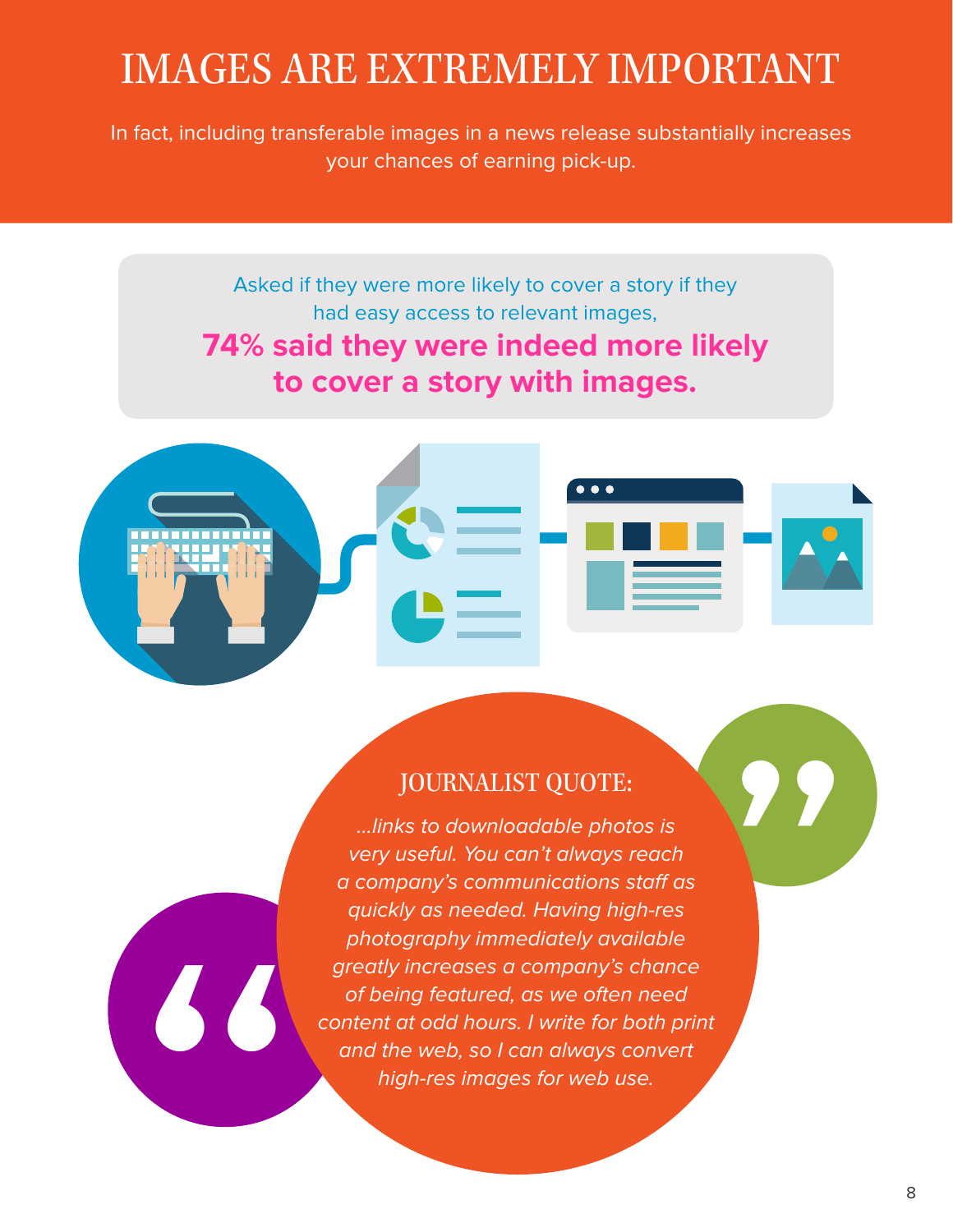#### JOURNALIST QUOTE:

88

*LOVE getting hi-res images or link to hi-res images along with press release.*

 **TIP: Consider including links to low res and high res images, an embeddable image slideshow, and social share features that automatically load right-sized images when shared.**

**W**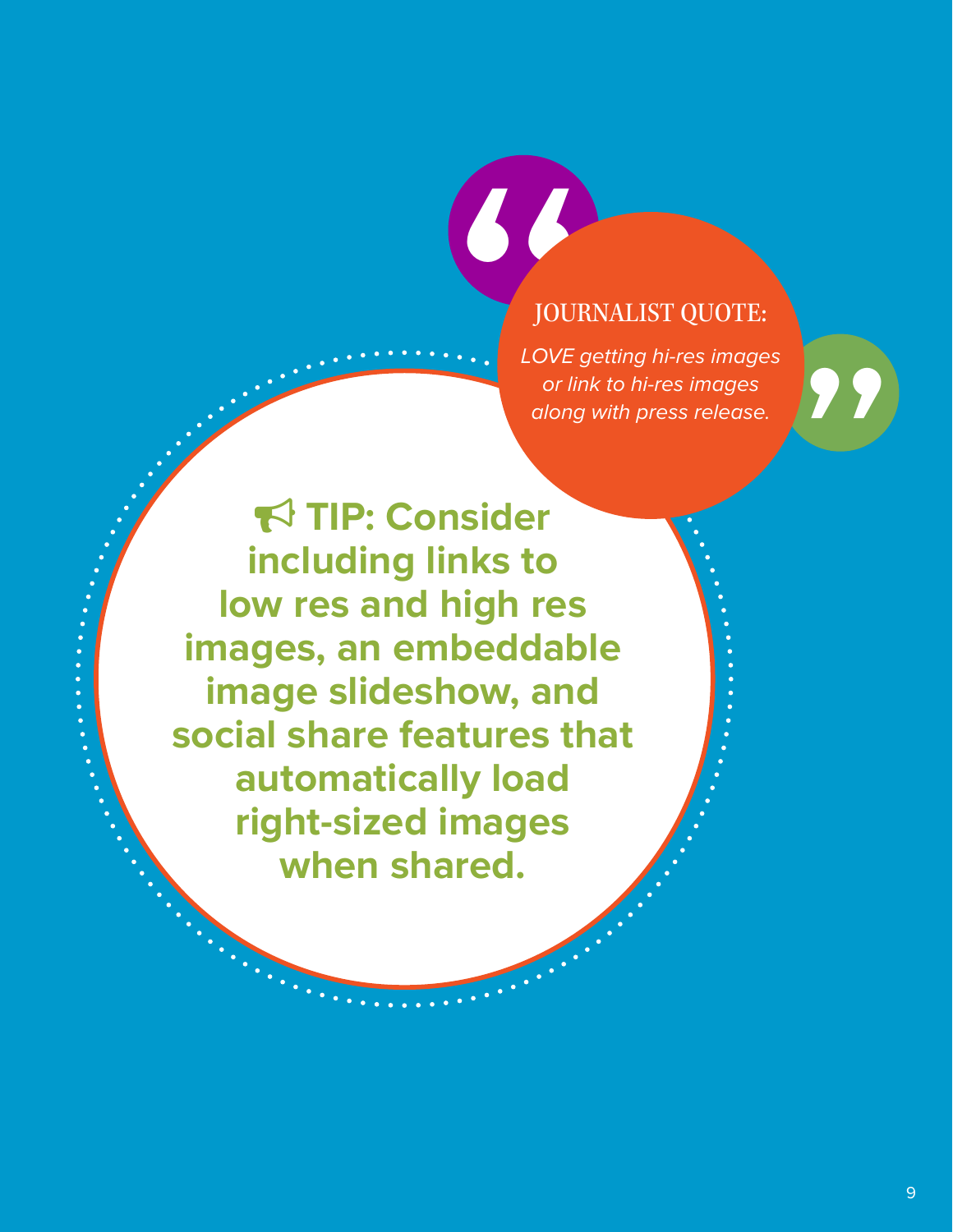## COMMUNICATIONS, SOCIAL & NEW MEDIA PREFERENCES

 $\frac{1}{2}$  ,  $\frac{1}{2}$  ,  $\frac{1}{2}$  ,  $\frac{1}{2}$  ,  $\frac{1}{2}$  ,  $\frac{1}{2}$  ,  $\frac{1}{2}$ 

In addition to gaining a better understanding of their news release inclinations, we wanted to learn more about their communications, social and new media preferences.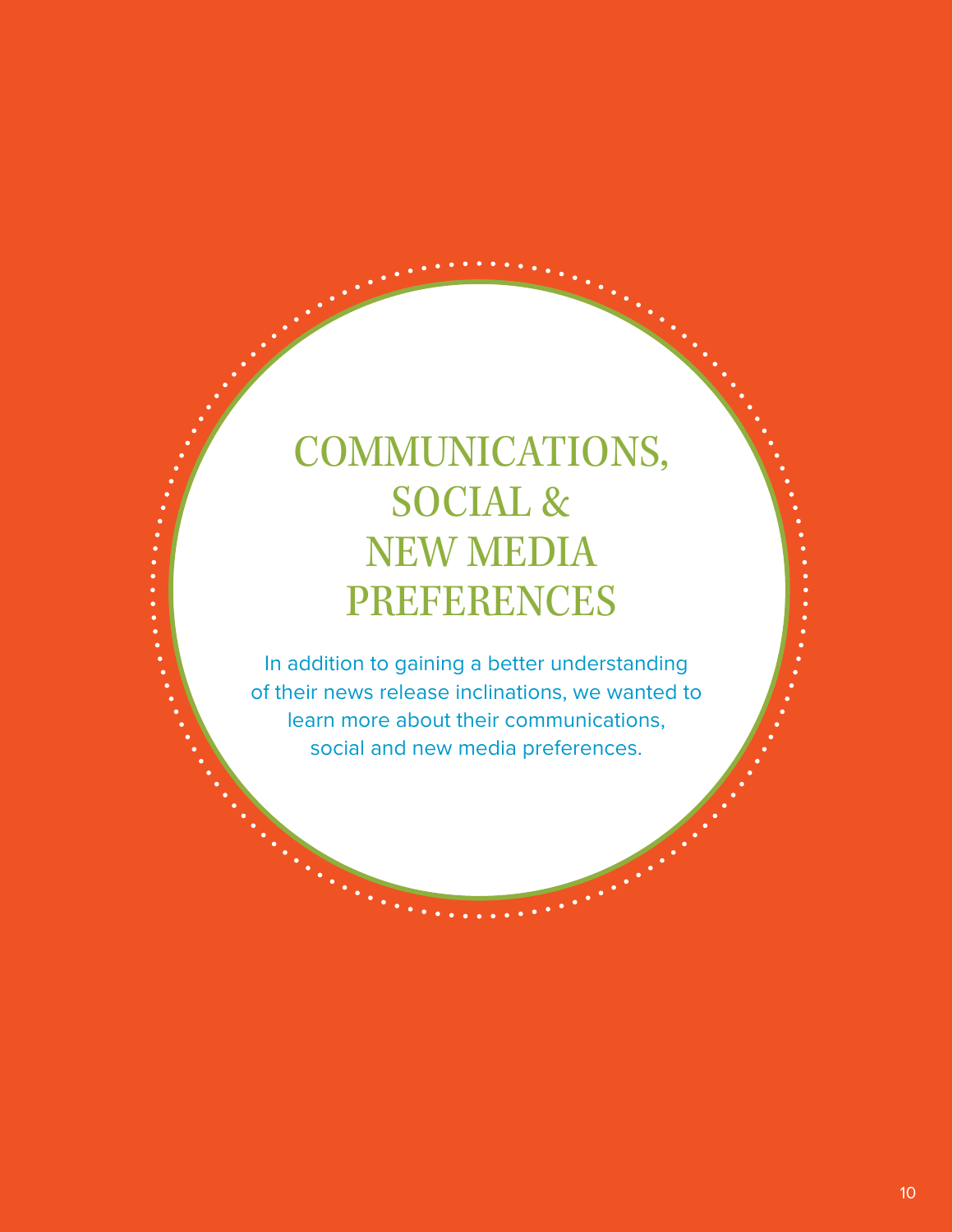## IF YOU'RE WORRIED THAT THEY DON'T WANT TO HEAR FROM YOU, *STOP!*



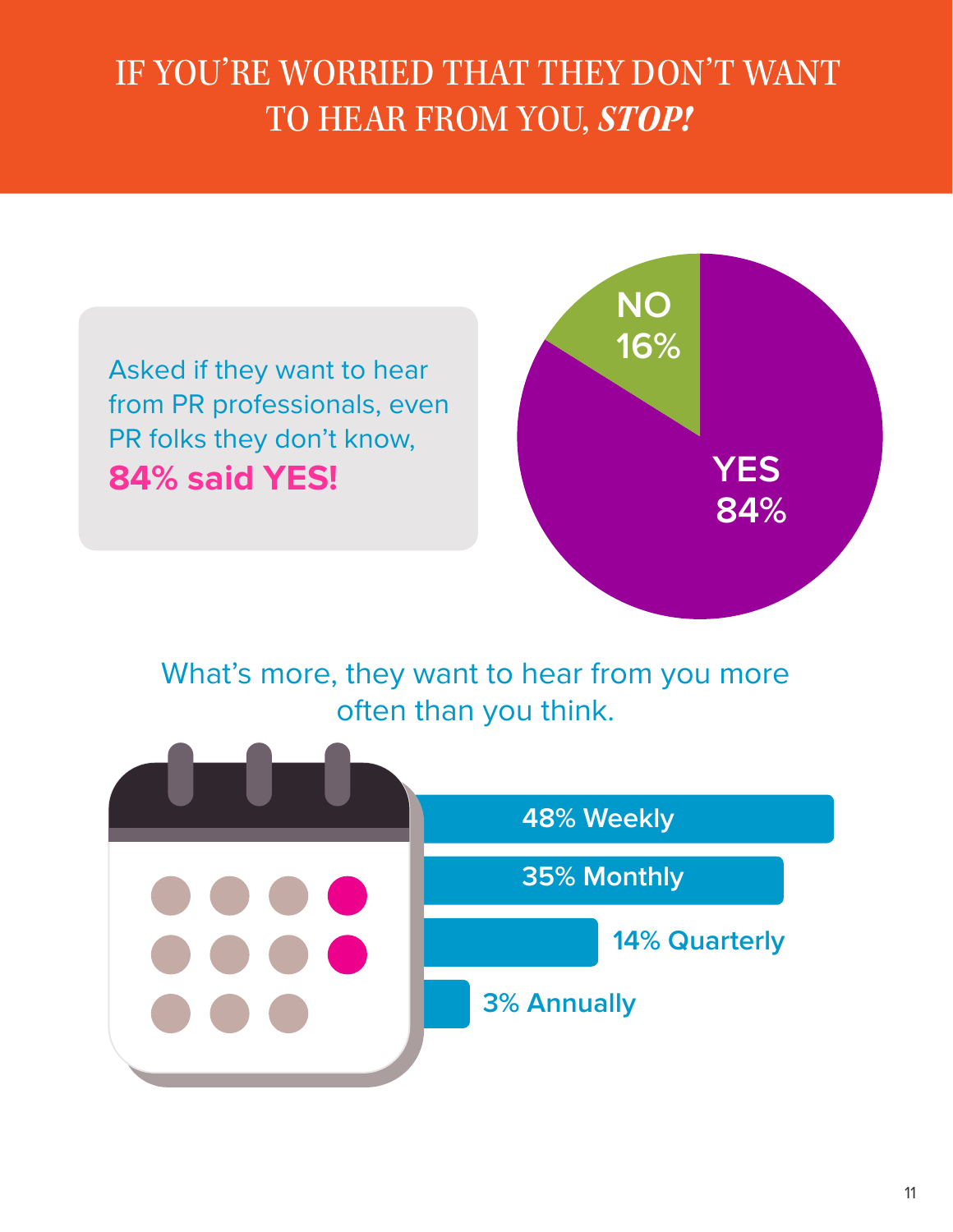### WHILE EMAIL IS THEIR PREFERRED METHOD OF COMMUNICATION, SOCIAL IS A GREAT WAY TO STAY IN TOUCH.

Although journalists told us they don't want to get releases via social, they do keep an eye on social sites for story ideas.



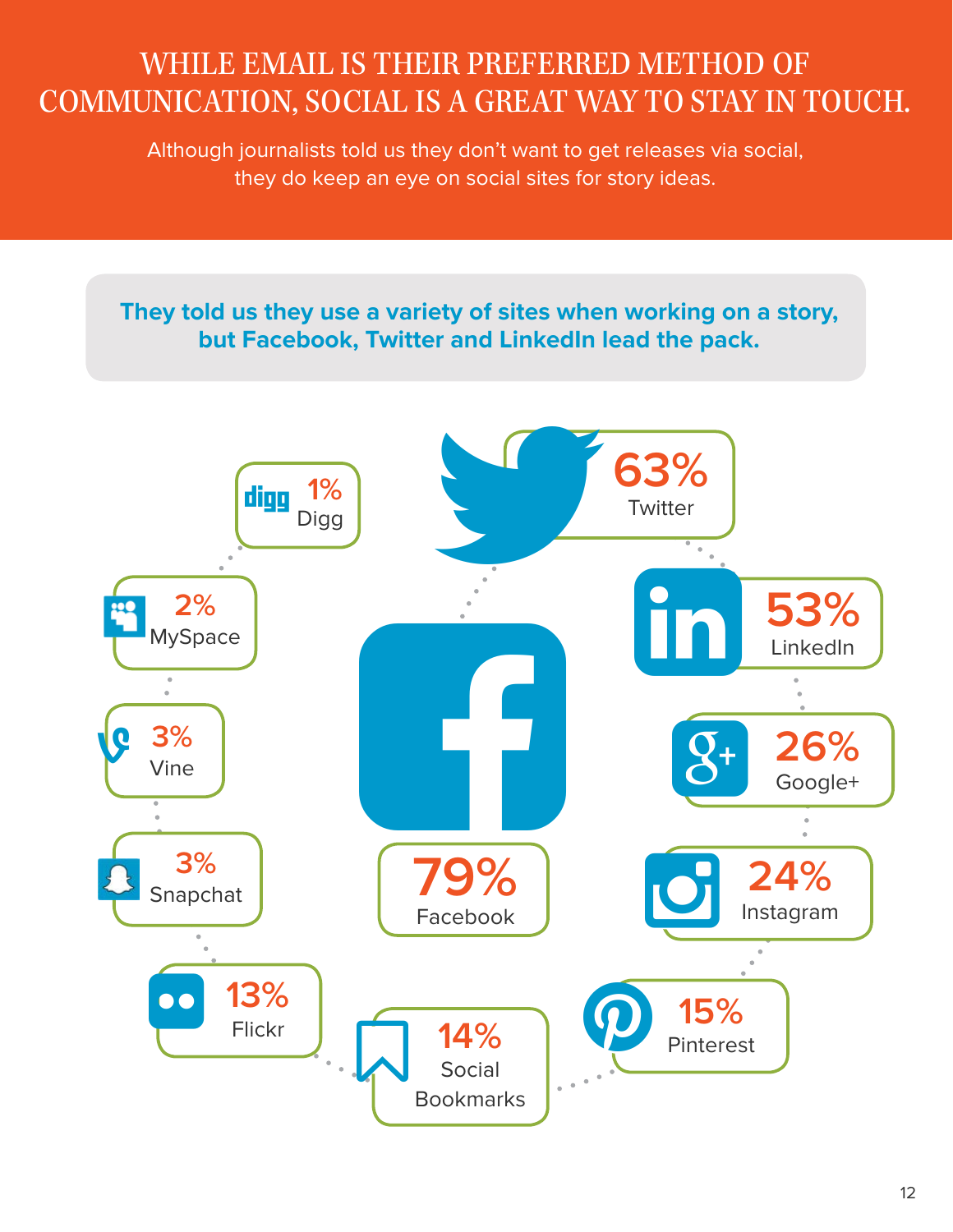**TIP: Make sure to add "Join Us" social buttons to your releases inviting journalists to follow your brand across social platforms.**

 $\frac{1}{2}$  ,  $\frac{1}{2}$  ,  $\frac{1}{2}$  ,  $\frac{1}{2}$  ,  $\frac{1}{2}$  ,  $\frac{1}{2}$  ,  $\frac{1}{2}$  ,  $\frac{1}{2}$  ,  $\frac{1}{2}$  ,  $\frac{1}{2}$ 

#### **And as with all of us, online and social now means mobile.**

Journalists are researching and crafting stories on screens of all sizes. Computers still outrank smaller screens, but phones and tablets also play a role.

#### *Here's what they're using…*

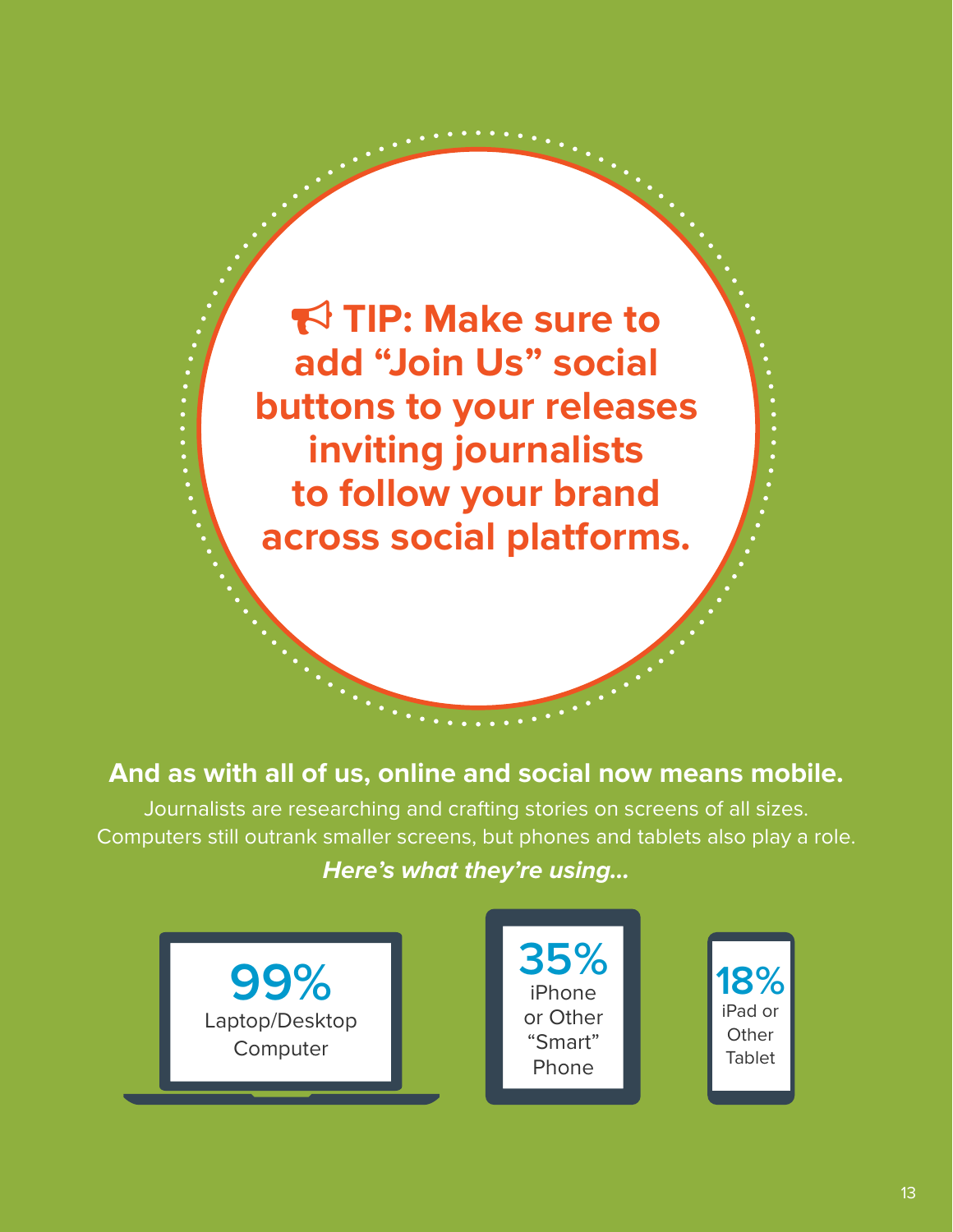**TIP: Make sure your direct-to-the-inbox news releases are mobile-friendly and, maximized for social media.**

#### JOURNALIST QUOTE:

"

**W** *I do rely on social media a bit more to interact and communicate with certain companies whom I don't have a direct contact with.*